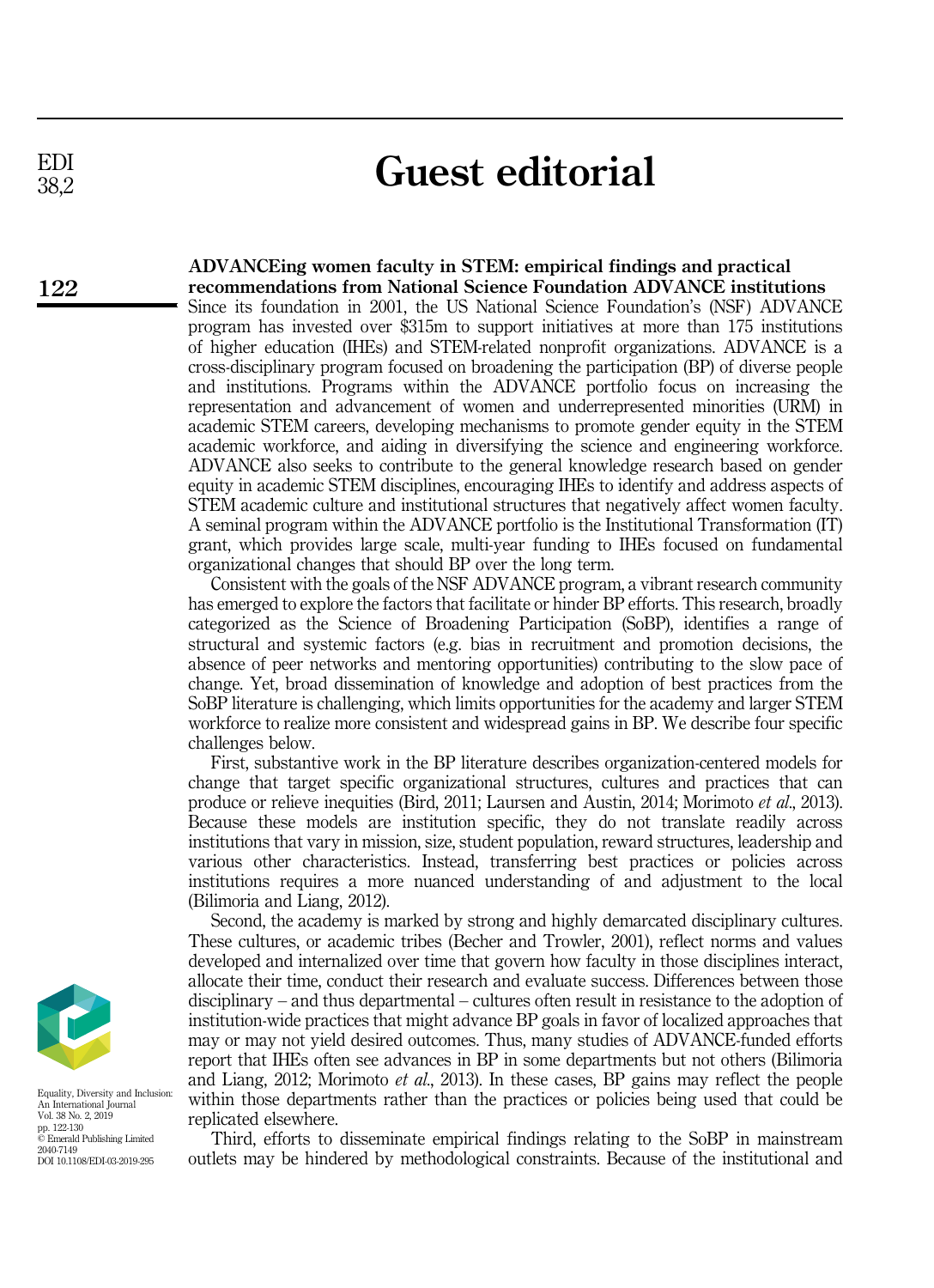disciplinary idiosyncrasies noted above, editors may be reluctant to publish manuscripts Guest editorialbased on findings from a single institution because of generalizability concerns. This may help explain why many BP studies appear in niche journals targeting a specific discipline or identity group. Further, due to confidentiality issues for women, especially URM women, who are often the focus of SoBP research, authors may opt to withhold critical details or pieces of data that are important for understanding the experiences of these faculty and demonstrating impact. This might stifle opportunities to publish results.

Finally, as Fealing and McNeely (2016) observed, the SoBP literature lacks an underlying theoretical and methodological framework to guide research and practice. Our own observation of the literature suggests that scholars draw from a wide range of theoretical lenses – including social identity theory, gender role theory, the theory of gendered organizations and more recently intersectionality theory. These are relevant and appropriate choices, of course. Yet, it may also be possible that reliance on such disparate theories prevents the development of an omnibus model of BP that could capture findings to date and prompt new ideas and interventions. On a related note, an on-going challenge within the ADVANCE community is the lack of a shared set of metrics that might allow IHEs to share data in ways that would allow for more robust comparative analyses. This issue is a central focus of more recent ADVANCE solicitations.

While no single journal issue can address each of the preceding challenges in the science and practice of BP, we do believe there is opportunity to highlight – in one place – the important and diverse work being done in the ADVANCE community. To this end, the aim of this two-part special issue of Equality, Diversity and Inclusion: An International Journal is to introduce the ADVANCE program to the larger academic community interested in issues related to gender equity, diversity and inclusion in higher education and the STEM workforce.

#### Contents of special issue

In conceptualizing the special issue, we sought contributions that are directly related to or resulted from ADVANCE grants represented a range of work and addressed some of the challenges noted earlier. Papers could be empirical research articles, theoretical papers, program evaluation, case studies, personal narratives, practical recommendations, lessons learned, reflections on institutionalization, or any other effort related to the ADVANCE program. We welcomed papers from any academic field, particularly those that were multidisciplinary in nature. We also explicitly sought manuscripts focused on the issues of intersectionality for women faculty in STEM.

We believe the 16 manuscripts accepted for inclusion in the special issue reflect our desire to highlight the diverse body of ADVANCE-related work. Collectively, these manuscripts offer important theoretical insights, provocative research findings and evidence-based solutions for BP. Because we had so many outstanding papers, the special issue appears in two parts. Part one includes three sections: introduction to the ADVANCE program; implicit bias in recruitment: evidence and intervention; and climate issues affecting advancement and retention. Part two includes two additional sections: special emphasis on underrepresented minority faculty; and cross-institutional knowledge transfer and collaborations. In the space below, we provide a broad overview of each article and the contribution each makes to the SoBP literature.

### Introduction to the ADVANCE program

Part one of the special issue begins with two manuscripts that introduce readers to the history of the ADVANCE program, the scope of its work, the network of interrelated programs designed to boost BP, and the evolution of the program over time. In the first paper, "NSF ADVANCE and gender equity: past, present and future of systemic institutional transformation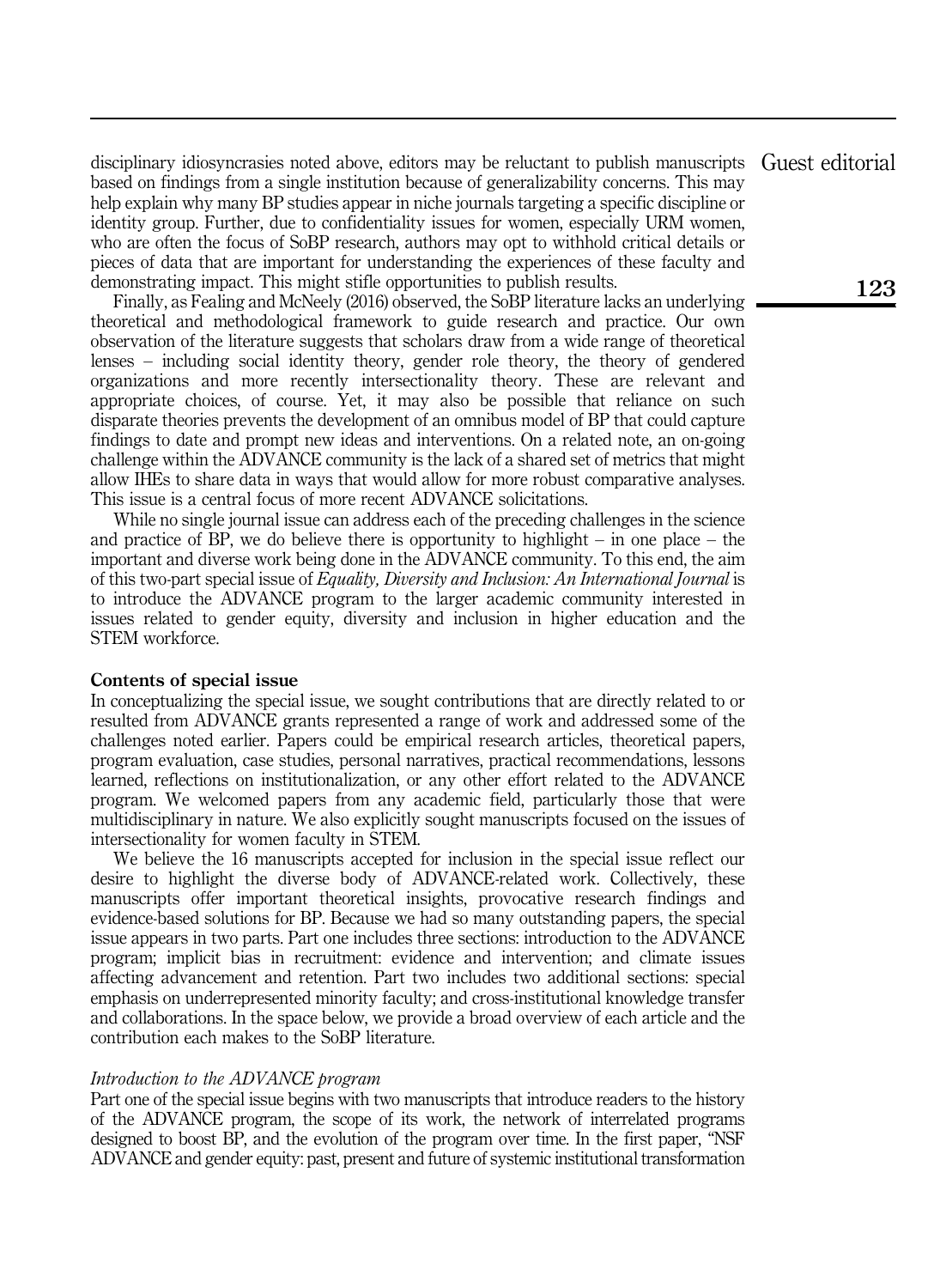strategies," DeAro, Bird and Mitchell-Ryan describe the origins of ADVANCE, key transitions in the program over time, and its national and international reach. They highlight the program's continued focus on systemic barriers to gender equity and the STEM academic workforce and the more recent emphasis on the importance of intersectionality in change efforts. They conclude with comments about the program's future.

In "The changer and the changed: evolving theories and practices of change in ADVANCE calls for institutional transformation," Laursen and DeWeld tracked and analyzed changes in NSF ADVANCE Request for Proposals from 2001 to 2016 to explore how NSF's theory of change relating to BP has evolved since the inception of ADVANCE. This work was motivated by their own research demonstrating that the change strategies undertaken by ADVANCE IHEs shifted from cohort to cohort (e.g. Laursen and Austin, 2014; Laursen *et al.*, 2015). The authors argue that these and other changes are important to document as they codify the presence of a community of practice or learning among ADVANCE-IT IHEs in which investigators freely share their successes and challenges, enabling all to adopt and adapt tested ideas to varied institutional settings. They also note that learning happened at NSF as subsequent calls changed in focus and rationale based on what program officers learned through guiding the peer review process, making award decisions and overseeing funded projects.

#### Implicit bias in recruitment: evidence and intervention

We then turn to three papers focusing on implicit bias in recruitment. Throughout the history of the ADVANCE program, improving recruitment and hiring outcomes for women and URM in STEM has been a central focus, prompting research on how implicit bias impacts recruitment-based outcomes and the efficacy of various policies and practices to reduce it.

Two policies that have received scant empirical attention are dual career and affirmation action hires, both of which have been recommended specifically by ADVANCE for BP. In "Missing or seizing the opportunity? The effect of an opportunity hire on job offers to science faculty candidates," Allen, Smith and Ransdell share results from two experimental studies designed to assess potential biases in recruiting these "opportunity hires." Using shifting standards theory (e.g. Biernat and Manis, 1994), they assessed whether evaluations and job offer recommendations differed for job candidates as a function of whether they required a partner accommodation, were the partner candidate, or were an affirmative action candidate. In Study 1, which used chemistry department chairs as evaluators, no significant gender differences were found in perceptions of the candidates or in recommended resource allocations. However, in Study 2, which used kinesiology faculty as evaluators, gender differences emerged among those evaluating candidates. Although candidates were not penalized for requesting a partner accommodation, support and resources for the candidates depended on if the evaluator was male or female.

In addition to understanding how implicit bias might manifest during the recruitment process, it is also important to consider practical interventions that can directly address it. In their article, "Interactive Theater: an effective tool to reduce gender bias in faculty searches," Shea, Malone, Young and Graham describe an interactive theater-based workshop, GEAR UP, created as part of the ADVANCE program at the University of New Hampshire (UNH). The ADVANCE team developed the workshop in response to data collected at UNH suggesting that increasing the awareness of and reducing implicit gender bias among members of faculty search committees could boost the number of women STEM faculty. The authors detail the process used to develop GEAR UP, including the customization of scripts, hiring professional actors and training a facilitator to implement the workshop. They also share internal and external evaluation data and annual climate survey results that demonstrate the impact of workshop attendance on search committee

EDI 38,2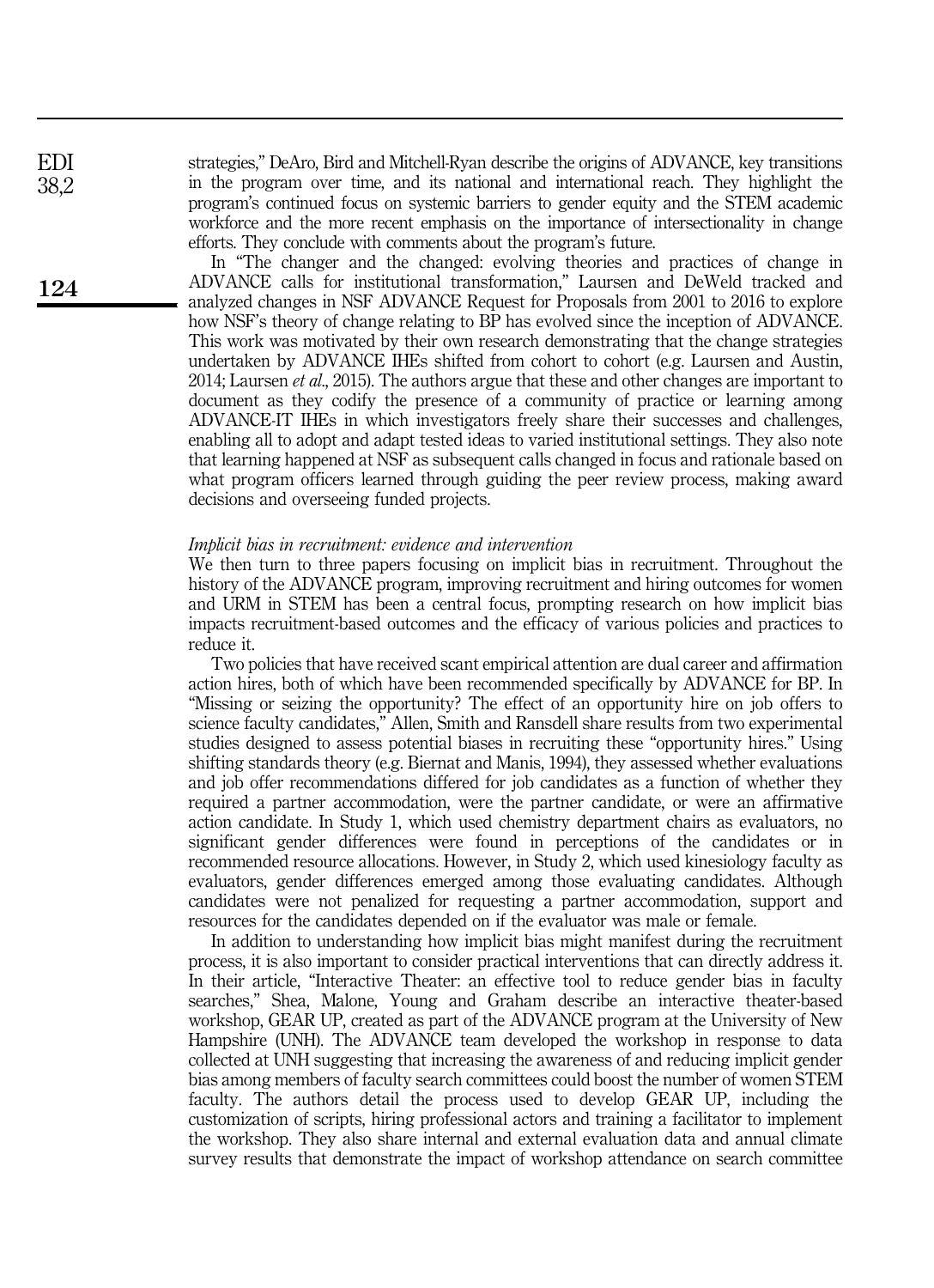processes and on faculty members' ability to recognize and respond to their own and others' Guest editorialbiases. Findings also reveal that the representation of women faculty increased significantly at UNH since the implementation of GEAR UP.

While we know that awareness is important for diminishing bias, less is known about the psychological factors that lead to the attitude and behavior changes among workshop participants that could ultimately increase faculty diversity. In "An evidence-based faculty recruitment workshop influences departmental hiring practice perceptions among university faculty," Sekaquaptewa, Takahashi, Malley, Herzog and Bliss address this issue by detailing the impact of a Faculty Recruitment Workshop (FRW) developed and implemented at their institution for members of faculty search committees. During the FRW, a group of faculty experts share results of social science findings relating to gender and race schemas and provide guidance on conducting equitable searches. As part of the workshop, the research team gathered data to assess faculty members' attitudes and behavioral intentions regarding equitable search practices and, at the group level, whether the workshop changed department climates in ways that impacted the attitudes of individual faculty. Results across the two studies found evidence that attending the FRW increased endorsement of equitable search strategies and led to greater intentions to behave consistently with equitable practices.

#### Climate issues affecting advancement and retention

A review of the BP literature suggests that, at least to date, efforts to recruit and hire underrepresented faculty far outnumber efforts to evolve practices and policies necessary to retain such faculty and ensure their career satisfaction and success. Thus, we included manuscripts in the special issue that would directly address – via research or practice – issues relating to climate and faculty mobility. In the first of these articles, "Examining models of departmental engagement for greater equity: a case study of two applications of the dual agenda approach," Bird and Latimer describe two case studies of department-level climate change from separate institutions. Both efforts used the dual agenda approach, which purports that department members will be more inclined to support organizational changes (e.g. BP) to the extent that both the group's and individual's instrumental goals can be advanced by creating more equal employment opportunities. The authors detail the interventions used at each of their institutions, providing critical points of comparison between the two. For instance, both IHEs employed process interventions to promote gender equity practices and shared definitions of appropriate behaviors between and among academic colleagues. At the same time, the interventions also differed in important ways that reflected the preferences, needs and realities of their own institutions. Despite those differences, the IHEs achieved similar results in terms of policy and practice change, climate improvements and greater representation. Other IHEs might borrow the lessons learned to design context-specific department interventions using the dual agenda approach.

Efforts to create more equitable and adaptable departmental climates are critically important for achieving BP goals. However, a specific need exists relating to the experiences of early-career faculty as women faculty in many STEM disciplines tend to leave their tenure track positions earlier than their male majority colleagues (Diekman *et al.*, 2011; Xu, 2008). One potential explanation for their early departures is that women experience "chilly" or inhospitable climates that can include perceptions of interpersonal mistreatment. Miner, January, Dray and Carter-Sowell explore this issue in their paper, "Is it always this cold? Chilly interpersonal climates as a barrier to the well-being of early-career women faculty in STEM." Across two studies of early-career women STEM faculty, the authors examined the extent to which women faculty experienced working in a chilly interpersonal climate (as indicated by experiences of ostracism and incivility) and how those experiences related to work and non-work well-being outcomes. In Study 1, early-career women STEM faculty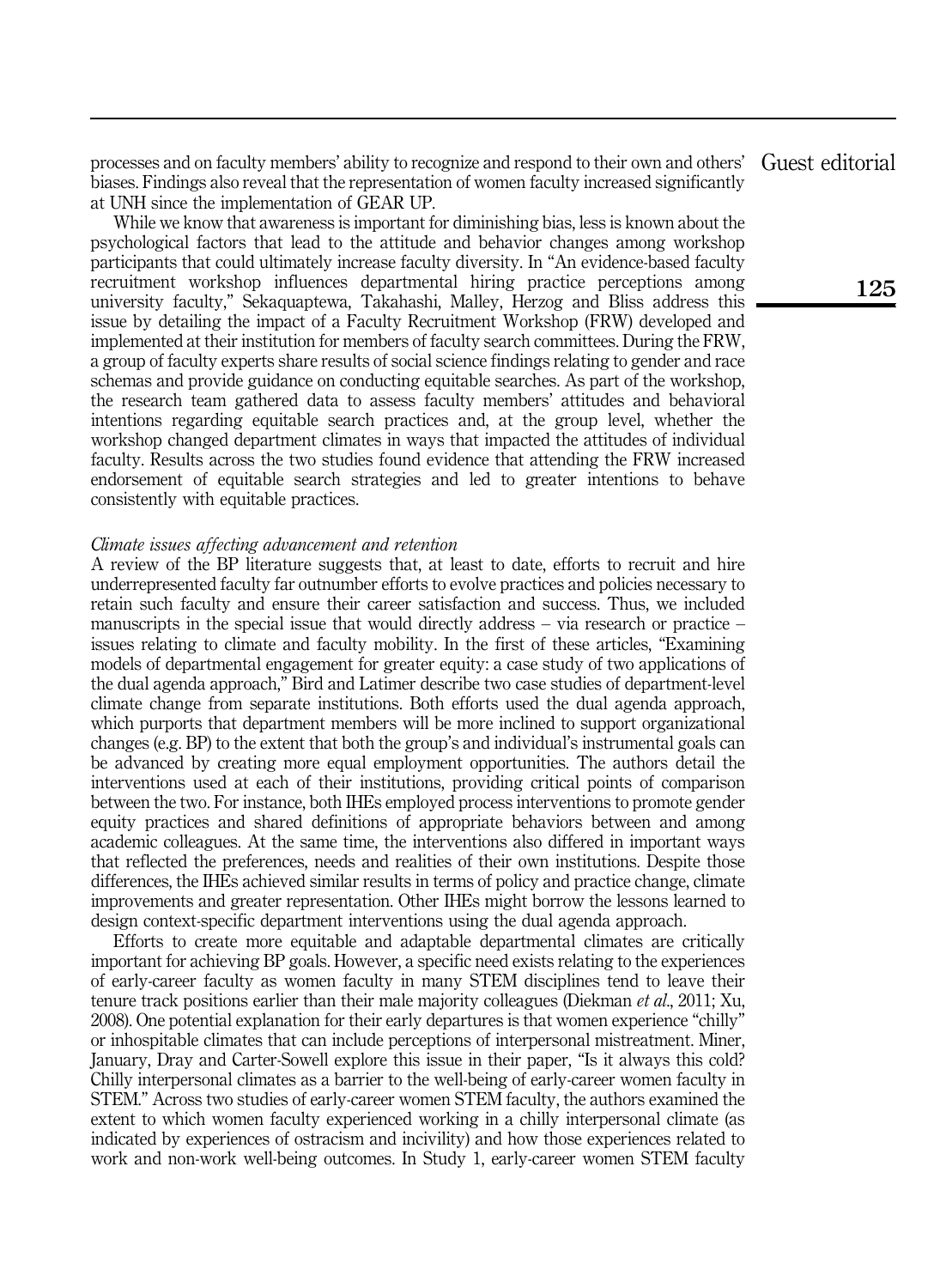reported greater experiences of ostracism and incivility and more negative occupational well-being outcomes associated with these experiences compared to early-career men STEM faculty. In Study 2, early-career women STEM faculty reported more ostracism and incivility from their male colleagues than from their female colleagues. Collectively, these findings document that ostracism and incivility may help explain the propensity of junior women faculty in STEM academic fields to withdraw from their positions.

A second pipeline issue facing women in STEM is in the advancement from associate to full professor. Although scholars attribute this "clog" in the pipeline to structural barriers or institutional practices that create adverse working conditions or put women at an evaluative disadvantage (Cech and Blair-Loy, 2010), surprisingly little empirical research focuses on women at this point in their career trajectory. In "Unclogging the pipeline: advancement to full professor in academic STEM," Van Miegroet, Glass, Callister and Sullivan detail the results of a successful intervention at their institution to boost promotion rates for women in STEM. The intervention included three interrelated activities: the development of a demographic database to track the gender distribution among faculty ranks over time; attempts to raise awareness and action through workshops, panel discussions and departmental meetings; and policy changes such as clarifying post-tenure review. Evaluative data, including six years of faculty census and promotion data and multiple waves of climate surveys, revealed a significant impact of the intervention on women's midcareer trajectories. There was a particularly noticeable upswing in the number of women promoted to full professor post-ADVANCE, such that nearly one third of those promoted to full professor were women. The authors discuss implementation challenges as well as plans for sustaining activities over the long term.

Social network analysis (SNA) can also be used to track faculty mobility over time. In "Hidden patterns: using social network analysis to track career trajectories of women STEM faculty," Collins and Steffen-Fluhr describe how their institution applied SNA to better understand and address the factors affecting the inclusion of women STEM faculty in their institution. The effort was fueled by an institutional report indicating that women faculty felt isolated and excluded. Their subsequent ADVANCE-IT grant focused on addressing issues of isolation by stimulating research collaborations through seed money and travel grants for woman-led research project teams, interdisciplinary knowledge exchanges, crosssector research showcases and an informal Research Café. During this time, the ADVANCE team studied collaborations via faculty co-authorships and found that increased collaborations were associated with greater career advancement for women. The ADVANCE team then aimed to demonstrate that SNA and network visualization could be used at their institution and others to support more efficient faculty career management. The authors describe the methodological challenges involved in studying the networks of STEM faculty and the opportunities that SNA affords to both individuals and institutions by making hidden relational patterns more visible.

#### Special emphasis on faculty of color

Part two of the special issue includes sections on faculty of color and knowledge transfer and collaborations. In "Meeting to transgress: the role of faculty learning communities in shaping more inclusive organizational cultures," O'Meara, Nyunt, Templeton, and Kuvaeva explore whether, how, and why faculty learning communities (FLCs) might foster professional interactions that impact faculty retention, advancement and professional growth. At their institution, FLCs were designed as single, one-year, university-sponsored career development programs that convened a group of faculty (e.g. women assistant professors) to meet regularly for knowledge-sharing, peer mentoring and support. FLCs, which faculty joined voluntarily, were intentionally designed to support women, URM and non-tenure-track (NTT) faculty by addressing issues of marginalization. The authors found

EDI 38,2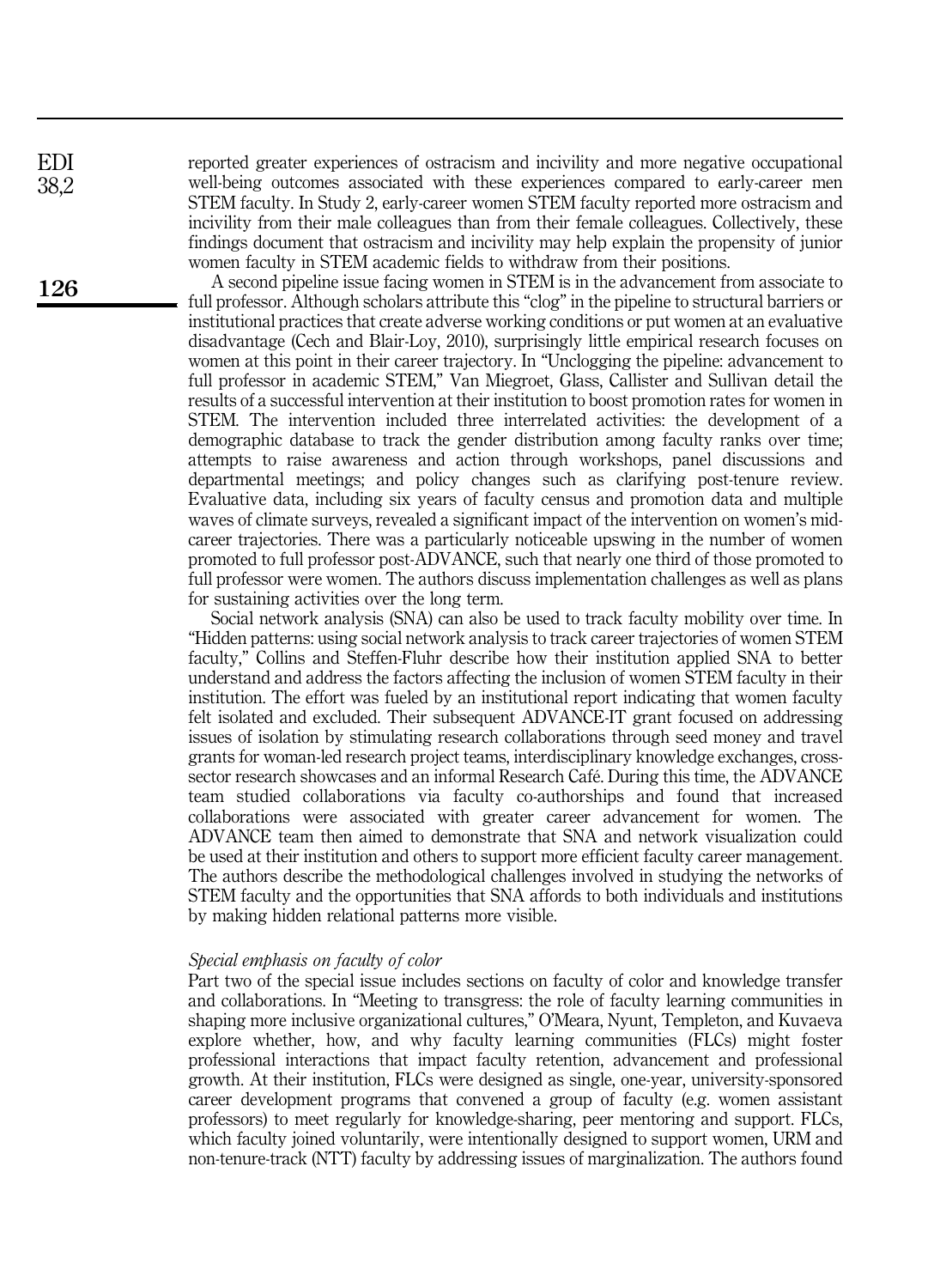that FLCs provided a liberatory space for women, URM and NTT faculty, which positively influenced retention, advancement and professional growth. The study's contribution to the literature is unique, as only a few studies have tracked the subsequent success of participants in mentoring or networking programs, like FLCs. This is surprising given that the learning community structure is quite common among ADVANCE institutions.

As others have noted, women faculty in STEM often experience work environments characterized by inequitable workloads, incivility and a devaluing of their work. For URM women, there are additional hurdles owing to their multiple marginalized statuses. Yet, as Carter-Sowell, Vaid, Stanley, Petitt and Battle note, there are few evidence-based institutional practices specifically designed to support the experiences of URM women faculty. In their article, "ADVANCE scholar program: enhancing minoritized scholars' professional visibility," the authors describe the ADVANCE Scholars program initiated at Texas A&M University in 2011 designed to support the development, advancement and retention of URM faculty at their institution. The program matched participating faculty with a senior faculty member who served as an internal advocate and with an eminent scholar in their field from a different institution who could provide additional career guidance, subject matter experience, collaboration opportunities, and visibility in the field. Opportunities to network with other participants and advocates were provided via off campus retreats and annual celebrations. Since inception, 40 ADVANCE scholars have completed the program. Evaluation data suggest that both Scholars and Advocates benefitted from participation. For scholars, primary benefits included increased opportunities to network, greater emotional support and the ability to connect with an eminent scholar. For advocates, the program allowed them to connect directly to WOC and to increase their own awareness of challenges facing WOC, particularly early-career faculty. The authors conclude with a summary of lessons learned and recommendations for sustainability.

In "Barriers to the advancement of women of color faculty in stem: the need for promoting equity using an intersectional framework," Corneille, Lee, Allen, Cannady and Guess review the literature on the experiences of women faculty of color (WOC) in STEM. Their qualitative meta-analysis included 42 articles relating to the experiences of WOC, making it the first to holistically review the empirical and conceptual work on this understudied and underserved population. Using an intersectional lens, they revealed three primary themes experienced by WOC faculty: high teaching and service loads, ambiguous standards for tenure and lack of culturally responsive mentorship. In turn, they offer recommendations to address each of these themes through informed, process-centered and data-driven interventions. While instructive for understanding these experiences, the authors note a paucity of research that examines STEM WOC faculty experiences at minority-serving institutions and in leadership roles across all types of IHEs. They also note that more research is needed to examine the long-term efficacy of mentoring strategies and IT efforts for WOC.

#### Cross-institutional knowledge transfer and collaborations

A number of scholars in the ADVANCE community have examined the individual and collective successes, failures and opportunities in the science and practice of BP (e.g. Bilimoria et al., 2008; Bilimoria and Liang, 2012; Fox, 2008; Hunt et al., 2012; Laursen et al., 2015; Stewart and Valian, 2018; Zippel and Ferree, 2018). An important theme stemming from this work is that institutional differences in culture, practice, policy, mission, etc., make the transfer of best practices challenging. It is not always clear how practices shown to be efficacious at one IHE will translate into another, or if specific interventions are appropriate given one's local context. To this end, in the final section of the special issue, we focus on issues of transferability and cross-institutional collaboration.

Guest editorial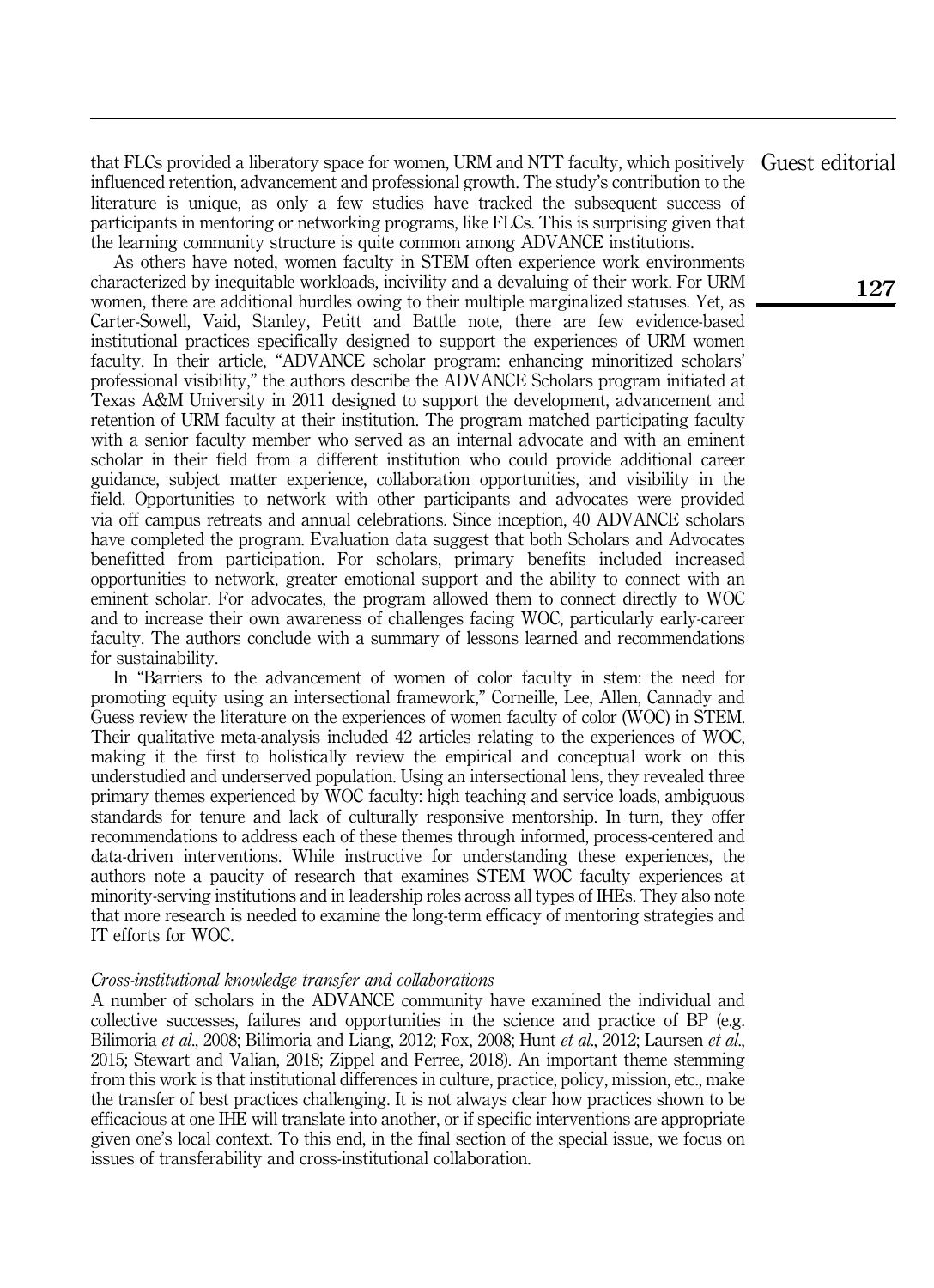As Hardcastle, Furst-Holloway, Kallen and Jacquez argue in "It's complicated: a multimethod approach to broadening participation in STEM," IHEs must be adaptable in their approach to BP and use their own data and learnings to identify and evaluate the most appropriate interventions. The authors share findings from a disparate set of research and evaluation efforts at their institution that included a survey of former faculty, network analysis of faculty collaboration and relationship networks, climate data, and productivity and mobility analysis. They discuss how these efforts separately and then collectively informed the specific interventions they ultimately pursued as part of their ADVANCE-IT grant: improving professional networks, realigning policy documents and departmental practices to better reflect faculty's values and improving departmental climates. The authors detail each of these data-informed efforts and how each informs and is informed by the other. The critical lesson to be gleaned from their approach is that no two sets of BP efforts will look the same. What works for one institution may not work for another. Rather, opportunities for synergy or consistency across ADVANCE and the larger BP community may lie in the sharing of methods, metrics and evaluation processes that allow institutions to identify context-specific challenges, the most appropriate interventions for those challenges and methods for dissemination results.

While the transferability of best practices across multiple institutions is indeed complicated, we highlight two successful efforts to forge cross-institutional collaborations. First, in their manuscript entitled, "Institutions Developing Excellence in Academic Leadership (IDEAL): a partnership to advance gender equity, diversity, and inclusion in academic STEM," Bilimoria and Singer discuss a partnership model designed to affect behavior and policy transformation at multiple universities in the northern Ohio region. The goal of the IDEAL program was to use the learnings from Case Western Reserve University (CWRU)'s initial ADVANCE grant to position six other IHEs in the region to stimulate change and leverage the idea of equity as enhancing regional STEM economic well-being and growth. The specific goal of the IDEAL consortium was to seed IT by creating a learning community of academic leaders empowered to develop and leverage knowledge, skills, resources and networks to transform institutional cultures and enhance faculty diversity, equity and inclusion in STEM disciplines. This collaborative learning community encouraged IHEs to review assumptions and practices regarding women's professional roles in STEM and provided resources to apply those lessons to transform their institutional cultures. The authors describe CWRU's initial program, the IDEAL partner institutions, the theoretical model preceding IDEAL's IT efforts, and IDEAL's specific initiatives and outcomes. The authors also offer an integrative model describing IDEAL's components and outcomes.

As a second example of cross-institutional collaboration, Yen, Riskin, Margherio, Spridakis, Carrigan and Cauce detail the development and dissemination of an online leadership development workshop, LEAD-it-Yourself! In "Promoting gender diversity in STEM faculty through leadership development: from local and national leadership workshops to the online LEAD-it-Yourself! Toolkit," the authors describe the development of the workshop during the University of Washington's (UW) initial ADVANCE grant. A crucial element of that grant was to provide department chairs with tools, resources and best practices to address faculty gender equity, diversity, and inclusion and to make them true change agents. The workshops, which started in 2002 and continue today, were a critical part of this strategy. These workshops are peer-led and cover topics such as constructing job offers, mentoring faculty, recruiting and retaining diverse faculty, having difficult conversations and supporting faculty during family leave. Evaluation data collected during the grant period showed that the workshops contributed to a stronger culture of leadership, increased the sense of community, and addressed issues that impact faculty and department chairs' ability to be successful. Based on the success of those workshops, the UW ADVANCE team applied for additional grant funds to develop the

EDI 38,2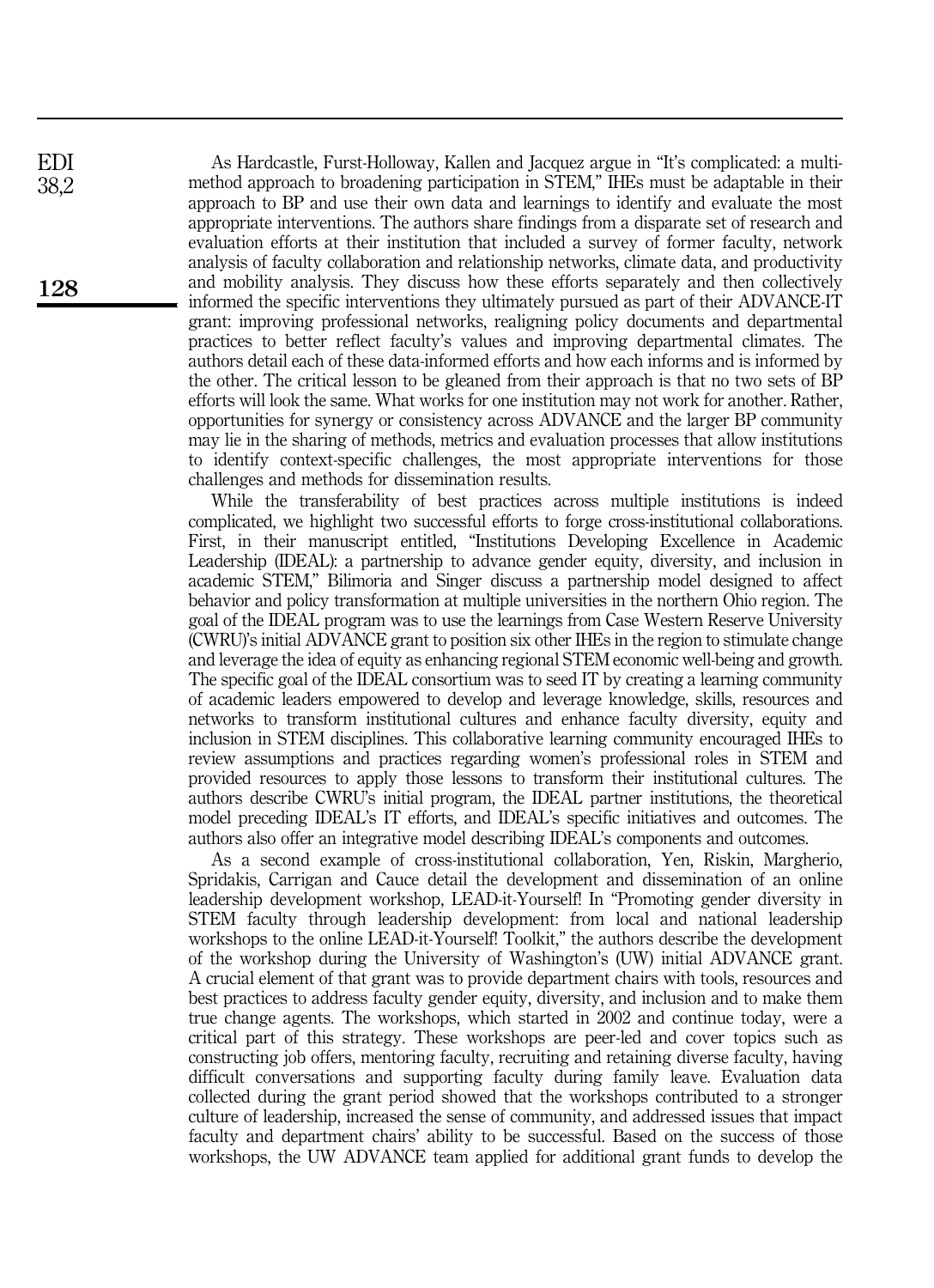Leadership Excellence for Academic Diversity (LEAD) national workshop program. A total Guest editorialof 174 participants from 74 different institutions attended three LEAD workshops (held in 2007, 2008 and 2009) that featured 34 speakers from 15 different institutions and organizations. Subsequent demand from other IHEs then led to the development of an online toolkit of planning and instructional materials to enable institutions to develop and run their own LEAD-inspired workshops. The authors detail the introduction of the toolkit and discussion challenges and future directions.

## **Conclusion**

Collectively, we believe that each of the manuscripts in this special issue offer something of value to those with scholarly and practical interests in BP. These efforts represent just a small snapshot of the valuable work being done across the ADVANCE community and the academy more broadly. However, we hope that readers are inspired by the ideas and opportunities highlighted here that have been made possible through the NSF ADVANCE program.

#### Stacie Furst-Holloway

Department of Psychology, University of Cincinnati, Cincinnati, Ohio, USA, and Kathi Miner

Texas A&M University, College Station, Texas, USA

#### References

- Becher. T. and Trowler, P. (2001), Academic Tribes and Territories: Intellectual Enquiry and the Culture of Disciplines, Society for Research into Higher Education & Open University Press, Buckingham.
- Biernat, M. and Manis, M. (1994), "Shifting standards and stereotype-based judgments", Journal of Personality and Social Psychology, Vol. 66 No. 1, pp. 5-20.
- Bilimoria, D. and Liang, X. (2012), Gender Equity in Science and Engineering: Advancing Change in Higher Education, Routledge.
- Bilimoria, D., Joy, S. and Liang, X. (2008), "Breaking barriers and creating inclusiveness: lessons of organizational transformation to advance women faculty in academic science and engineering", Human Resource Management, Vol. 47 No. 3, pp. 423-441.
- Bird, S.R. (2011), "Unsettling universities' incongruous, gendered bureaucratic structures: a case-study approach", Gender, Work & Organization, Vol. 18 No. 2, pp. 202-230.
- Cech, E.A. and Blair-Loy, M. (2010), "Perceiving glass ceilings? Meritocratic versus structural explanations of gender inequality among women in science and technology", Social Problems, Vol. 57 No. 3, pp. 371-397.
- Diekman, A.B., Clark, E.K., Johnston, A.M., Brown, E.R. and Steinberg, M. (2011), "Malleability in communal goals and beliefs influences attraction to stem careers: evidence for a goal congruity perspective", Journal of Personality and Social Psychology, Vol. 101 No. 5, pp. 902-918.
- Fealing, K. and McNeely, C.L. (2016), "Report on the symposium on the Science of Broadening Participation", Arlington, VA, available at: [www.nsf.gov/sbe/scisip/SoBP\\_Symposium\\_report\\_](www.nsf.gov/sbe/scisip/SoBP_Symposium_report_final.pdf) [final.pdf](www.nsf.gov/sbe/scisip/SoBP_Symposium_report_final.pdf) (accessed November 1, 2018).
- Fox, M.F. (2008), "Institutional transformation and the advancement of women faculty: the case of academic science and engineering", Higher Education, Springer, Dordrecht, pp. 73-103.
- Hunt, V.H., Morimoto, S., Zajicek, A. and Lisnic, R. (2012), "Intersectionality and dismantling institutional privilege: the case of the NSF ADVANCE program", Race, Gender & Class, pp. 266-290.
- Laursen, S.L. and Austin, A.E. (2014), StratEGIC Toolkit: Strategies for Effecting Gender Equity and Institutional Change, Boulder, CO and East Lansing, MI, available at:<www.strategictoolkit.org>
- Laursen, S.L., Austin, A.E., Soto, M. and Martinez, D. (2015), "ADVANCing the agenda for gender equity", *Change: The Magazine of Higher Learning*, Vol. 47 No. 4, pp. 16-24.